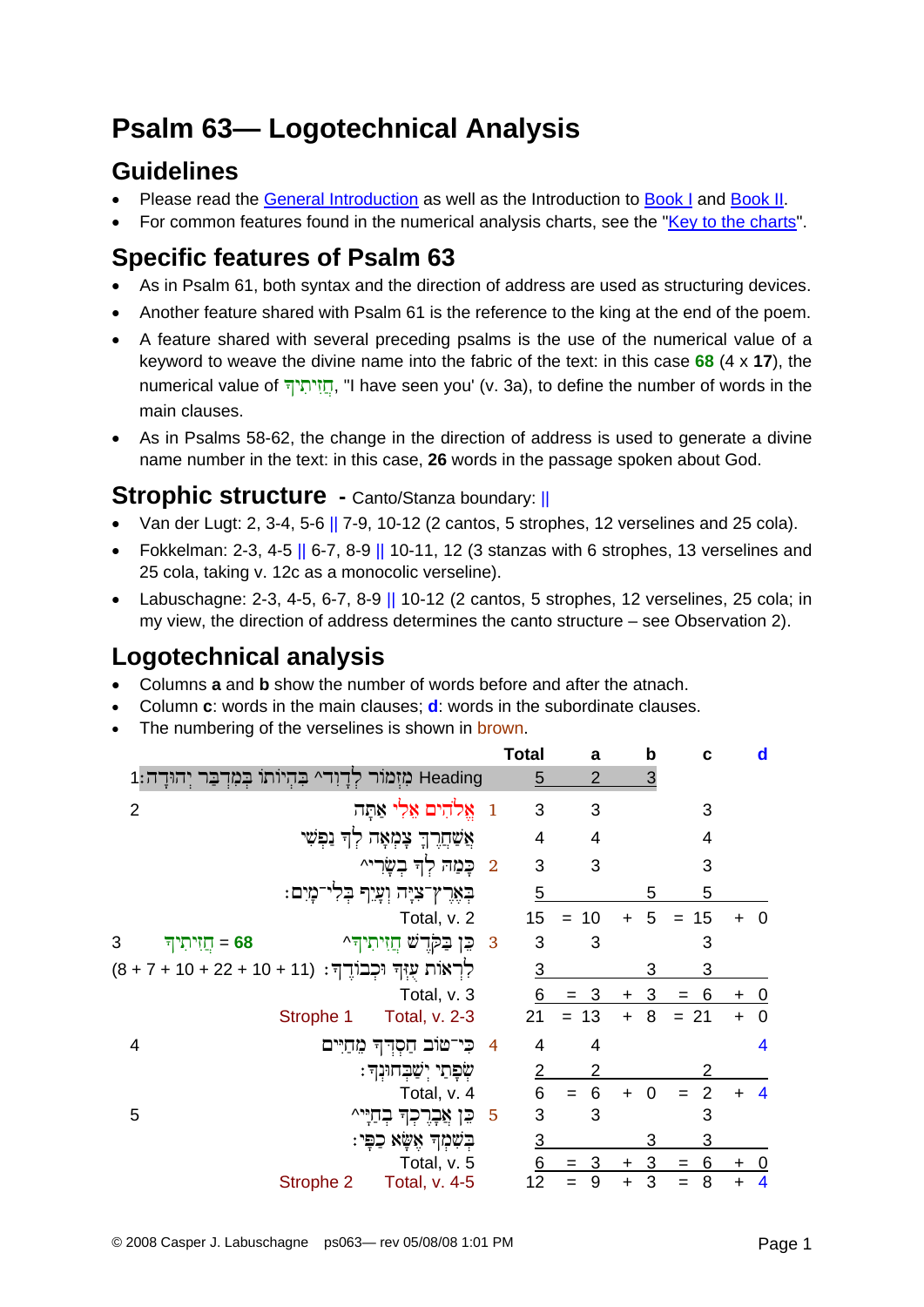| 6                                |                | כִּמֹוֹ חֵלֶב וָדֶשֶׁן תִּשְׂבַע נַפְשִׁי^ | 6  | 5                | 5                     |                             | 5                     |             |                         |
|----------------------------------|----------------|--------------------------------------------|----|------------------|-----------------------|-----------------------------|-----------------------|-------------|-------------------------|
|                                  |                | וִשְׁפְתֵי רִנָּנוֹת יִהַלֵּל־פִּי:        |    | $\overline{4}$   |                       | 4                           | 4                     |             |                         |
|                                  |                | Total, v. 6                                |    | $\boldsymbol{9}$ | $\overline{5}$<br>$=$ | 4<br>$\ddot{}$              | 9<br>$=$              | $\ddot{}$   | <u>_0</u>               |
|                                  |                | Total, v. 4-6                              |    | 21               | $= 14$                | $\ddot{}$<br>7              | 17<br>$=$             | $\ddot{}$   | $\frac{4}{4}$           |
|                                  |                | Total, v. 3-6                              |    | 27               | 17                    | 10<br>$+$                   | $= 23$                | $\ddot{}$   |                         |
| Four middle words:               |                | אם־זִכַרתִּיה עַל־יִצוּעַי^                | 7  | 4                | 4                     |                             |                       |             | 4                       |
| $88 = 42 + 4 + 42$               |                | בִּאַשְׁמָרות אֵהִגֵּה־בָּךְ:              |    | $\overline{3}$   |                       | 3                           |                       |             | $\overline{3}$          |
| Middle colon: $25 = 12 + 1 + 12$ |                | Total, v. 7                                |    | $\overline{7}$   | 4<br>$=$              | 3<br>$+$                    | 0<br>$=$              | $\ddot{}$   | $\overline{7}$          |
| <b>Meaningful centre</b>         |                | Total, v. 3-7                              |    | 34               | $= 21$                | 13<br>$+$                   | $= 23$                | $+$         | 11                      |
|                                  | Strophe 3      | Total, v. 6-7                              |    | 16               | 9<br>$=$              | $\overline{7}$<br>$\ddot{}$ | 9<br>$=$              | $\ddot{}$   | $\overline{7}$          |
| 8                                |                | כִּי־הָיִיתָ עֶזִרֲתָה לִיּ^               | 8  | $\overline{4}$   | 4                     |                             |                       |             | $\overline{\mathbf{4}}$ |
|                                  |                | וּבְצֵל כְּנָפֶיךָ אֲרַגֵּן:               |    | $\overline{3}$   |                       | 3                           | 3                     |             |                         |
|                                  |                | Total, v. 8                                |    | 7                | 4                     | 3<br>÷                      | 3<br>$=$              |             |                         |
|                                  |                | Total, v. 3-8                              |    | 41               | $= 25$                | $+16$                       | $= 26$                | $+ 15$      |                         |
| 9                                |                | דְּבְקָה נַפְּשִׁי אַחֲרֶיךָ^              | 9  | 3                | 3                     |                             | 3                     |             |                         |
|                                  |                | ּבִּי תָּמְכָה יִמְינֶךְ:                  |    | $\overline{3}$   |                       | 3                           | 3                     |             |                         |
|                                  |                | Total, v. 9                                |    | 6                | 3<br>$=$              | 3<br>+                      | 6<br>$=$              | ÷           | <u>__0</u>              |
|                                  | Strophe 4      | <b>Total, v. 8-9</b>                       |    | 13               | $=$<br>$\overline{7}$ | 6<br>$\pm$                  | 9<br>$=$              | $\ddot{}$   | $\overline{-4}$         |
|                                  |                | Total, v. 4-9                              |    | 41               | $= 25$                | $+ 16$                      | $= 26$                | $+ 15$      |                         |
|                                  | <b>Canto I</b> | <b>Total, v. 2-9</b>                       |    | 62               | $= 38$                | $+ 24$                      | $= 47$                | $+ 15$      |                         |
| 10                               |                | וְהֵמָּה לְשׁוֹאָה יְבַקְשׁוּ נַפְשִׁי^    | 10 | 4                | $\overline{4}$        |                             | 4                     |             |                         |
|                                  |                | יָבֹאוּ בְתַחְתִּיוֹת הָאָרֶץ:             |    | $\overline{3}$   |                       | 3                           | 3                     |             |                         |
|                                  |                | Total, v. 10                               |    | $\overline{7}$   | 4<br>$=$              | 3<br>$\ddot{}$              | $\overline{7}$<br>$=$ | $\ddot{}$   | $\overline{\mathbf{0}}$ |
| 11                               |                | יַנִּירְהוּ עַל־יְדֵי־חָרֶב^               | 11 | $\overline{4}$   | 4                     |                             | $\overline{4}$        |             |                         |
|                                  |                | מִנַּת שִׁעַלִים יִהְיוּ:                  |    | $\overline{3}$   |                       | 3                           | 3                     |             |                         |
|                                  |                | Total, v. 11                               |    | 7                | 4<br>=                | 3<br>+                      | 7                     | +           | <u>_0</u>               |
|                                  |                | Total, v. 10-11                            |    | 14               | $\bf 8$<br>$=$        | $6\phantom{1}6$<br>$+$      | $= 14$                | $\ddot{}$   | $\overline{\mathbf{0}}$ |
| 12                               |                | וִהַמֶּלֵךְ יִשְׂמַח בֵאלֹהִים             | 12 | 3                | 3                     |                             | 3                     |             |                         |
|                                  |                | יִתְהַלֵּל בָל־הַנִּשְׁבָע בוֹ^            |    | 4                | 4                     |                             | 4                     |             |                         |
|                                  |                | כִּי יִסָּכֵר פִּי דוּבְרֵי־שָׁקֵר:        |    | $\overline{5}$   |                       | 5                           |                       |             | $\overline{5}$          |
|                                  |                | Total, v. 12                               |    | 12               | $= 7$                 | $+ 5$                       | $= 7$                 | $\mathbf +$ | $\frac{5}{2}$           |
|                                  |                | Canto II Strophe 5 Total, v. 10-12         |    | 26               | $= 15$                | $+ 11$                      | $= 21$                | $\ddot{}$   | $\frac{5}{2}$           |
|                                  |                | Total, v. 7-12                             |    | 46               | $= 26$                | $+20$                       | $= 30$                | $+ 16$      |                         |
|                                  |                | Total, v. 2-12                             |    | 88               | $= 53$                | <u>+ 35</u>                 | $= 68$                | $+20$       |                         |
|                                  |                | With the heading, v. 1-12                  |    | 93               | $= 55$                | $+38$                       |                       |             |                         |
|                                  |                |                                            |    |                  |                       |                             |                       |             |                         |

#### **Observations**

1. In terms of the 88 words of the poem the arithmetic centre is constituted by the first four words of v. 7a (88 =  $42 + 4 + 42$ ), which coincide precisely with the middle colon  $(25 = 12 + 1 + 12)$ :

#### אִם־זְכַרְתִּיךְ עַל־יְצוּעָי When I think of you on my bed.

Therefore, v. 7a may safely be considered the consciously designed meaningful centre of the poem: the speaker's vigils during which he meditates on God.